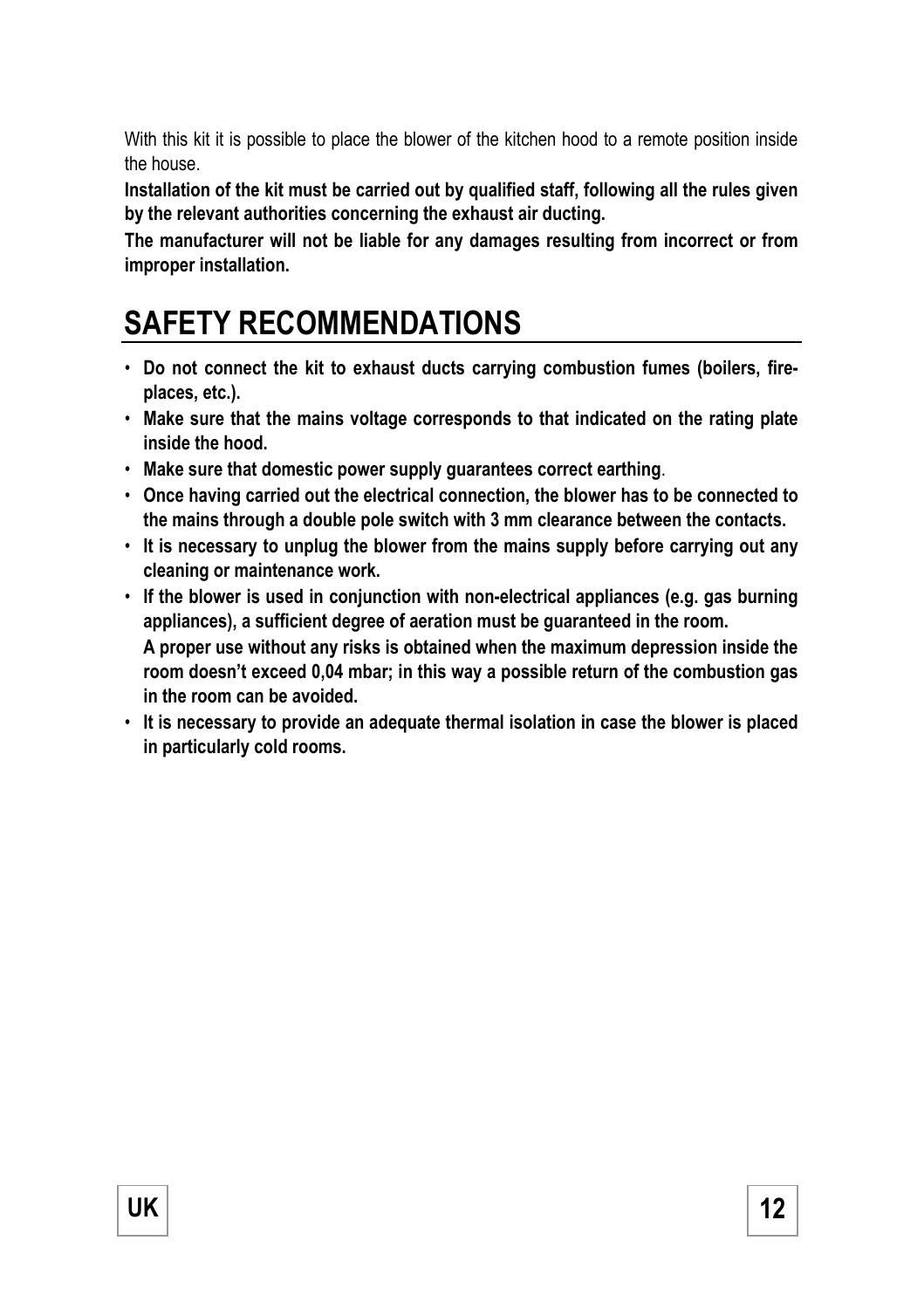# **DISCONNECTING THE SUCTION UNIT**

- Remove the grease filters from the hood.
- If the hood is of the recirculation type, remove the odour filters:
- For hoods with a flat odour filter **(A)**: release the fixing hooks;

- For hoods with a bayonet odour filter **(B)**: turn as indicated and extract.
- Disconnect the power connector **Ca** and the control and lighting connector **Cmd** on the sides of the unit.
- Turn the levers **Lb** or unscrew the plugs **Vb** locking the suction unit.
- Pull the suction unit forwards so that it unhooks from the support pins, and remove it downwards through the air outlet.







B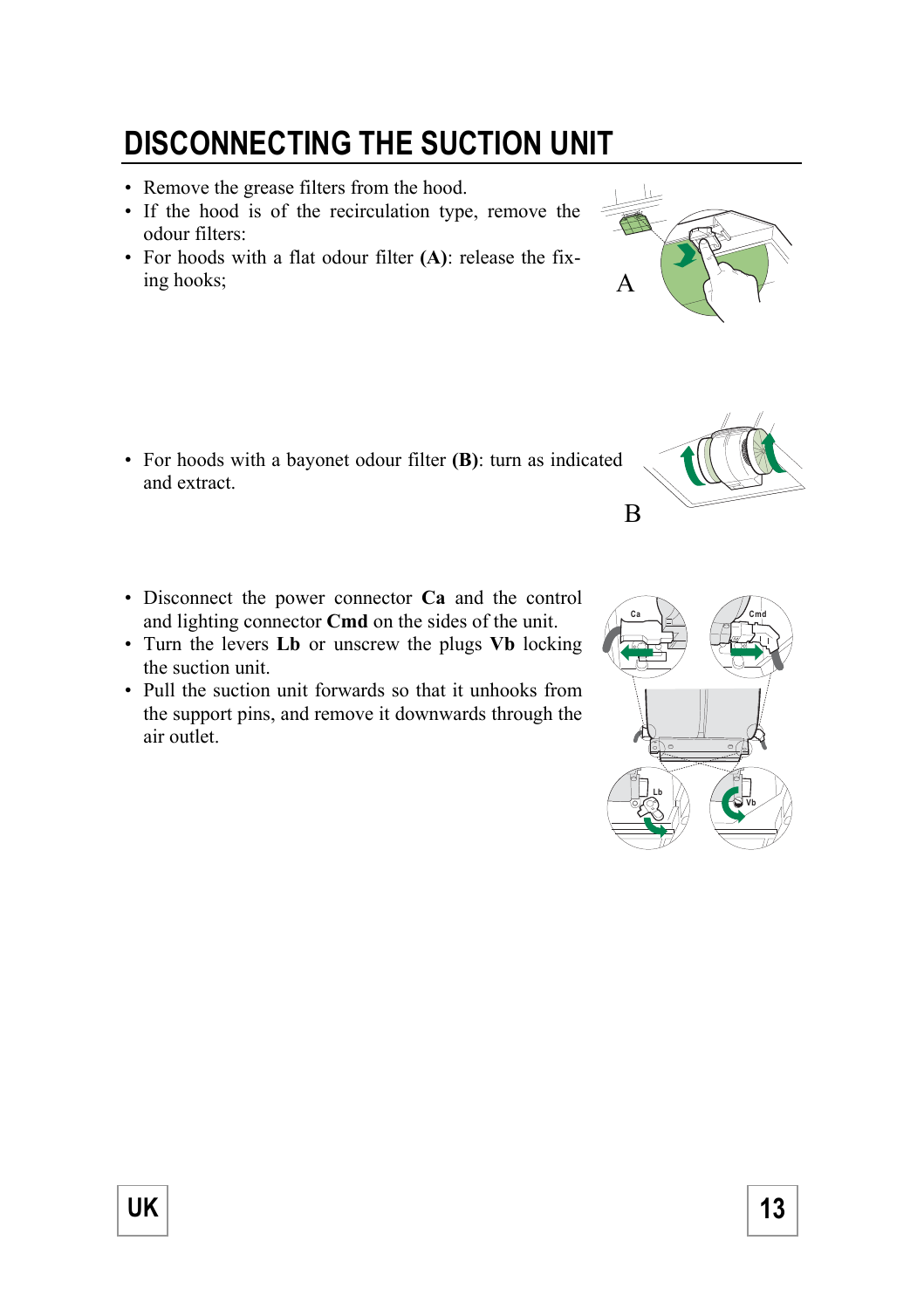# **COMPONENTS**



**UK** 14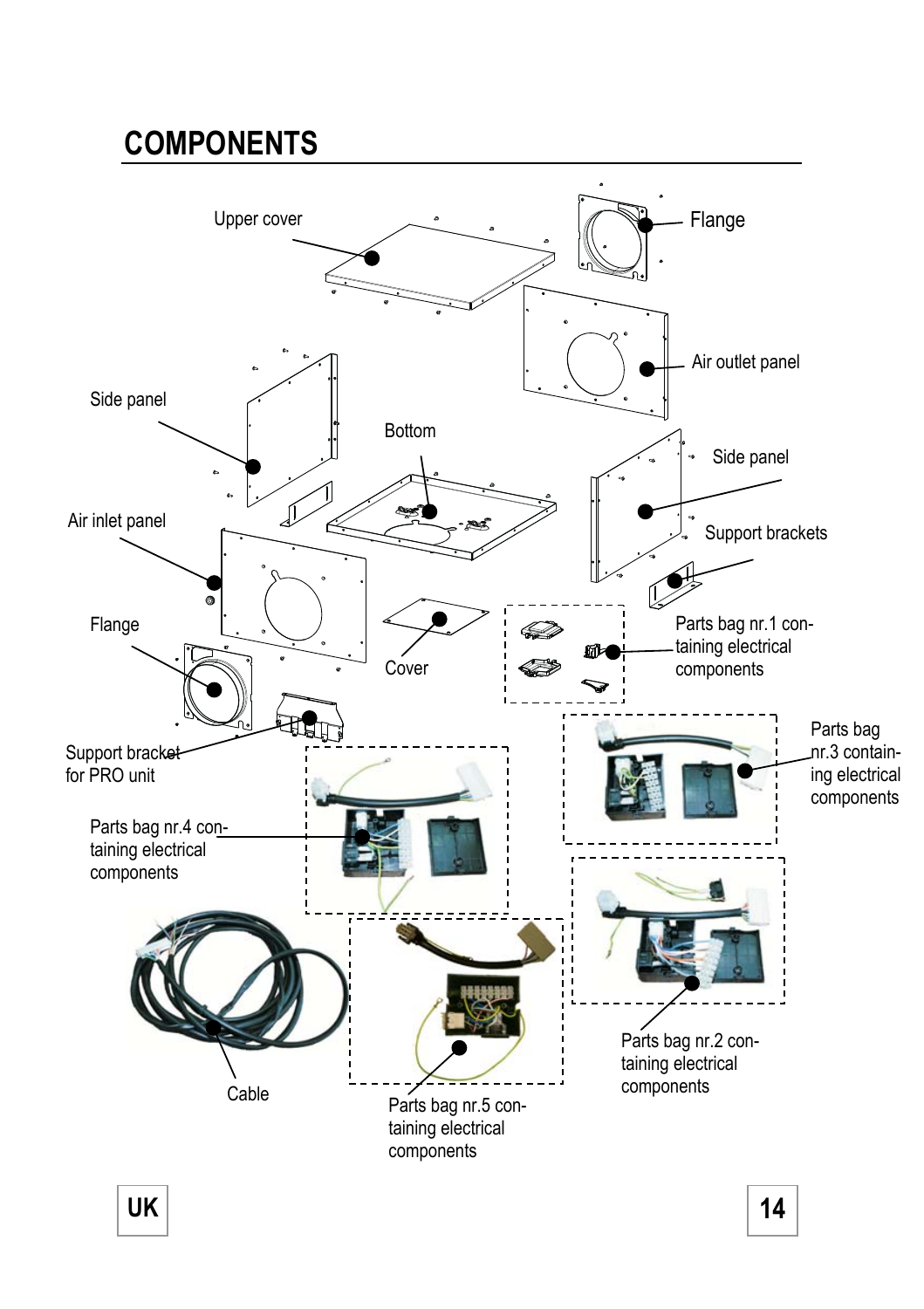## **Assembling of the remote blower casing**

Proceed as shown in the picture when assembling the casing components.

Mount the flanges and the air outlet cover.

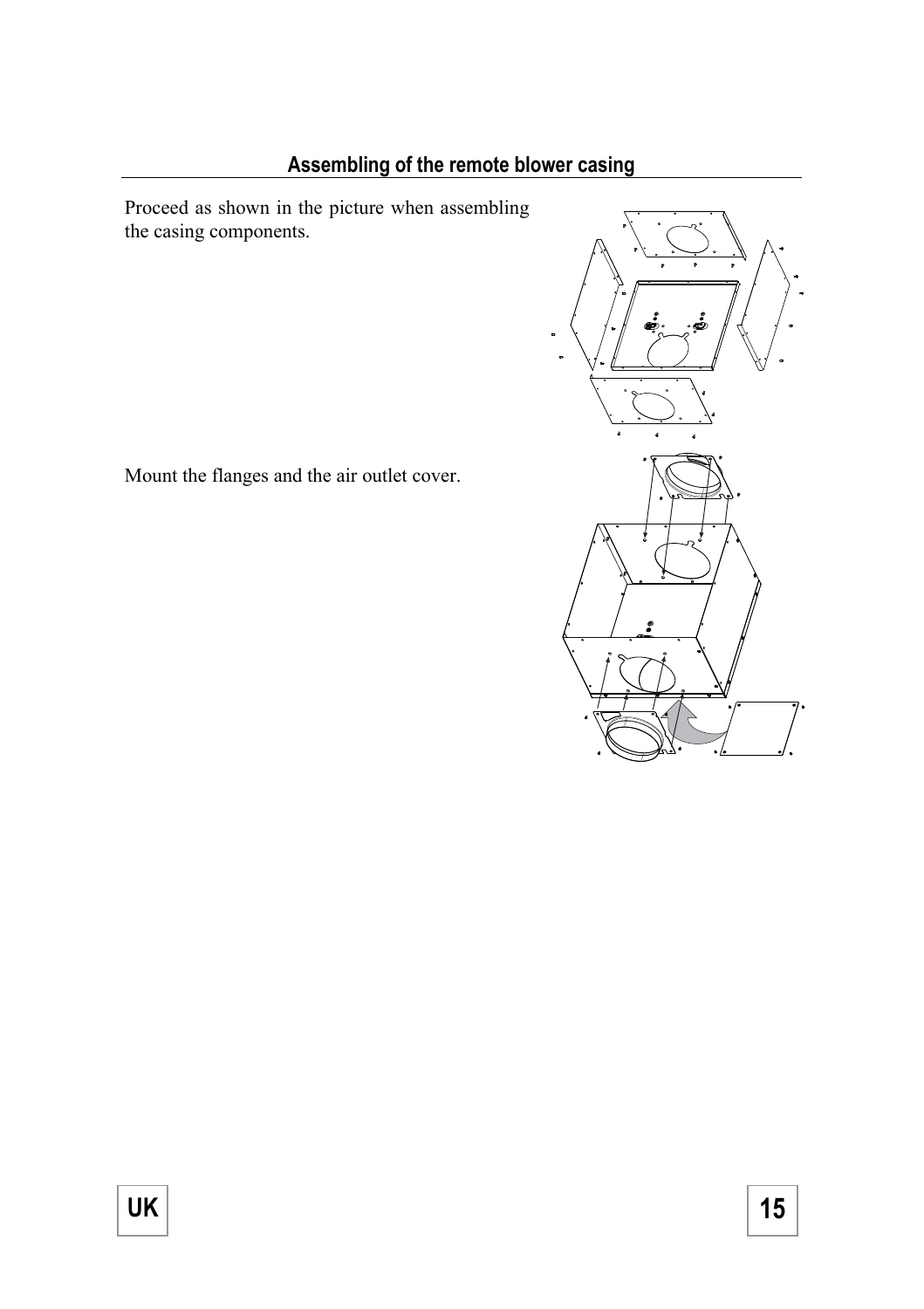# **ASSEMBLING OF THE MOTOR UNIT**

Before placing the motor unit inside the casing it is necessary to identify the motor type. The choice of right electrical components to be used and preparation of the motor for final installation depend on the motor type.

# PRO motor Hi-Lo motor D09 Motor

## **MOTOR TYPES**

## **PLACING OF THE MOTOR**

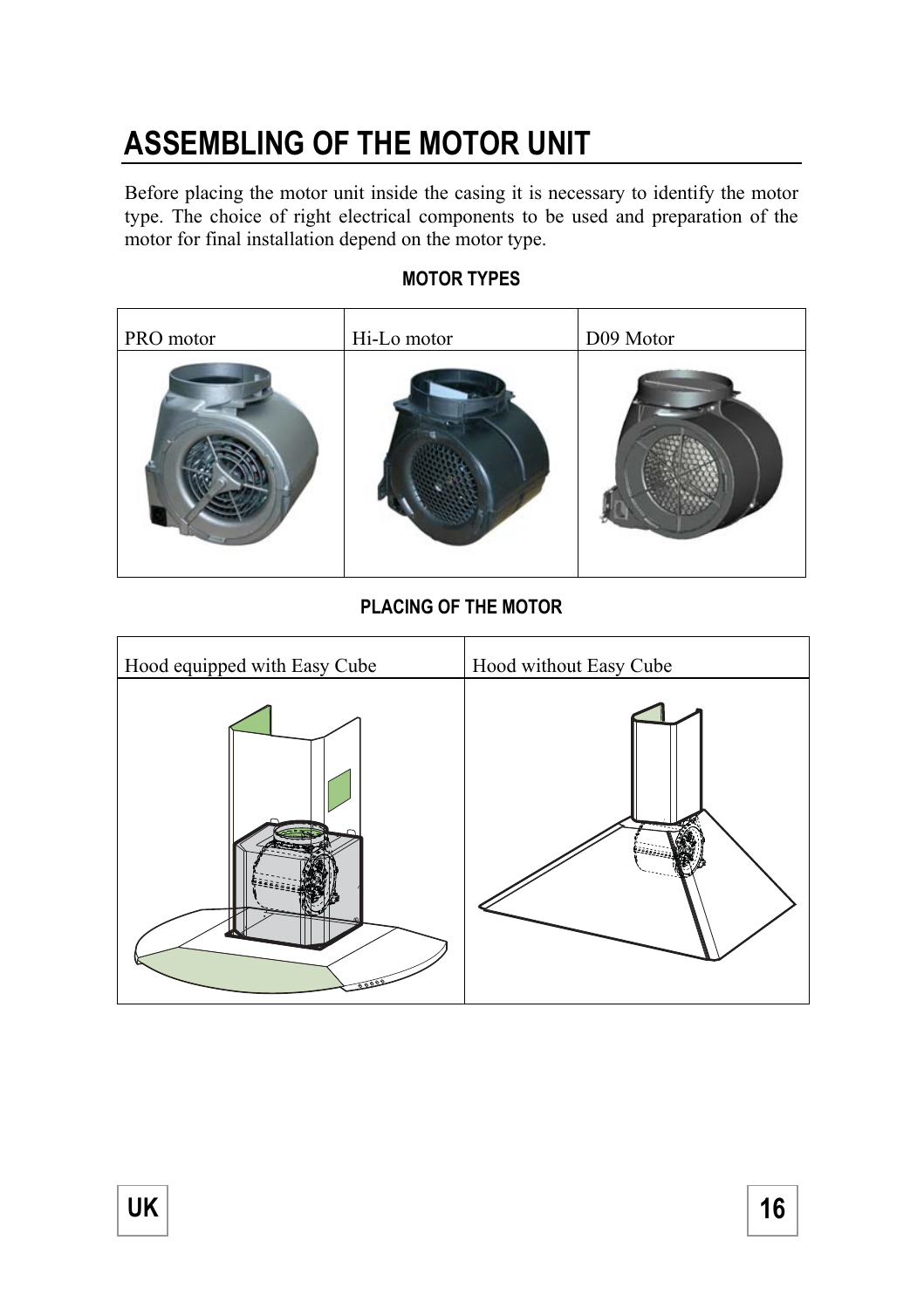#### **DRILLING THE EASY CUBE -UNIT**

• If the hood is equipped with a motor casing such as Easy Cube then prepare the hole as shown in the picture.



#### **PREPARING OF THE MOTOR**

If the hood is equipped with a motor like Hi-Lo inside the Easy Cube it is necessary to remove the metal bracket placed behind the motor.

If the hood is equipped with a motor like PRO inside the Easy Cube it is necessary to replace the metal bracket behind the motor with the one supplied (parts bag nr. 4).



## **CHOICE OF THE PARTS BAG CONTAINING ELECTRICAL COMPONENTS**

It is necessary to use parts bag nr. 1 and 4 in case of motor unit like PRO.

It is necessary to use parts bag nr. 1 and 5 in case of motor unit like D09.

It is necessary to use parts bag nr. 1 and 2 in case of motors like Hi-Lo, with the exception of hoods having the following controls:

| Vario C controls                                                           | Vario S controls                                                          |
|----------------------------------------------------------------------------|---------------------------------------------------------------------------|
| $\Delta$ /i<br>2/D<br>E                                                    | 3/S<br>2/D<br>в<br>124<br>41<br>米                                         |
| ◒ឹ<br>Ό<br>$\circ$<br>o<br>$\bullet_{24}$<br>Е<br>÷ó.<br>2<br>2<br>ന<br>Δ. | ۰<br>$\bullet$ F $\alpha$<br>$\bullet$ 24<br>⊍∩<br>Θ<br>S<br>۰.<br>Œ<br>∍ |

In case of these control systems parts bag nr. 1 and 3 are needed.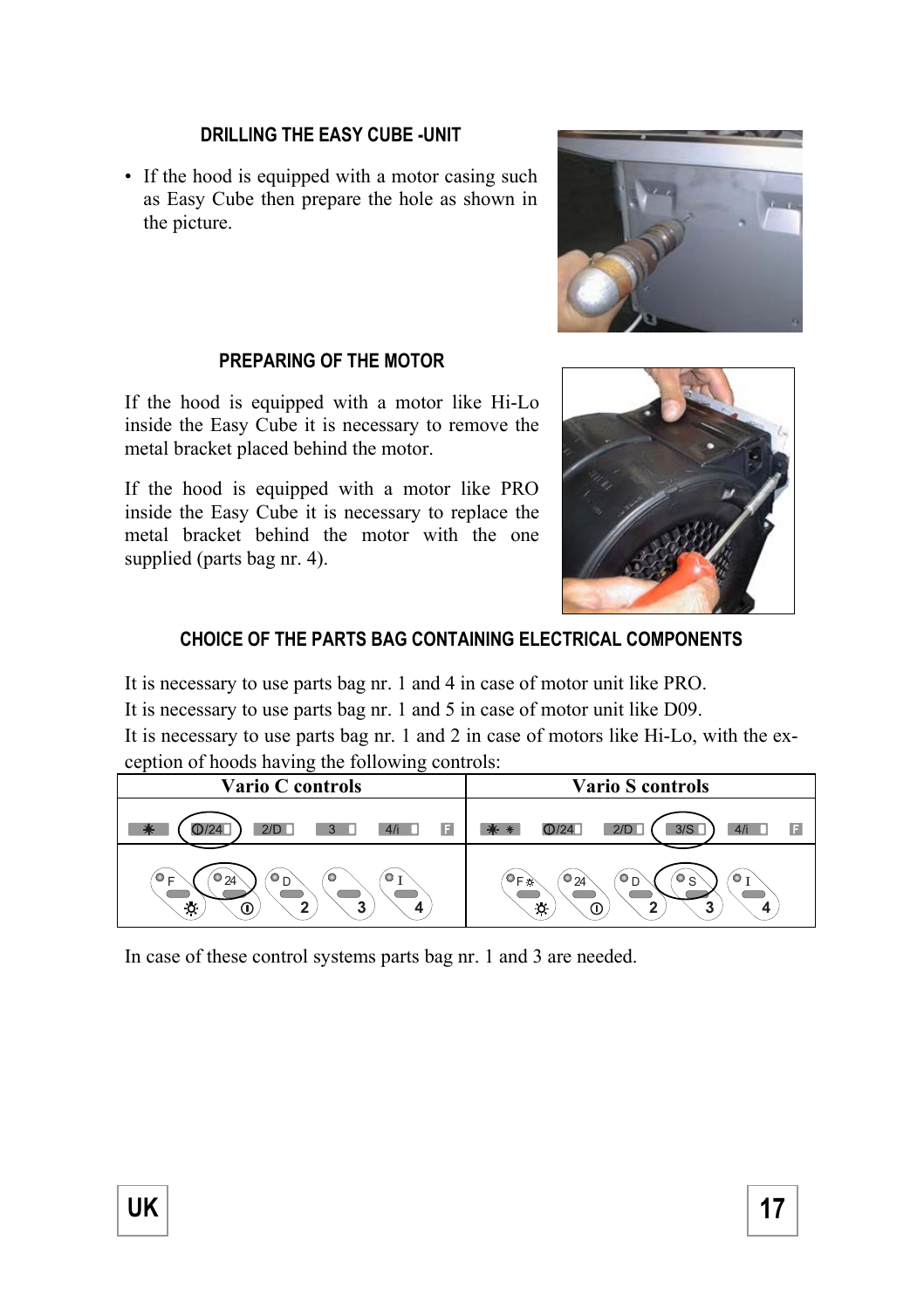### **FIXING OF THE MOTOR**

Place the motor inside the casing and block it by turning the levers on both sides of the motor.



#### **CHOISE OF THE BLOWER DIRECTION**

As shown in the picture, the blower can be directed in three different positions.



Basing on the chosen direction it is necessary to change position of the air inlet flange with the cover.

**In case the hood has to be installed it is advisable to follow the instructions this regarding supplied with the hood.** 

**Before installing the hood definitively the junction box for electrical connection, contained in the parts bag, has to be fixed inside the hood. If the hood is equipped with Easy Cube it is advisable to fix the junction box using the two earlier drilled holes.** 



**Otherwise it is necessary to prepare a hole at the rear part of the hood and place the junction box in that position considering that it has to be easily reached in case of possible service interventions. Fixing of the box has to be carried out from the outside of the hood.** 

The blower has to be connected to the hood and to the external air outlet with  $\varnothing$  150 mm tubes.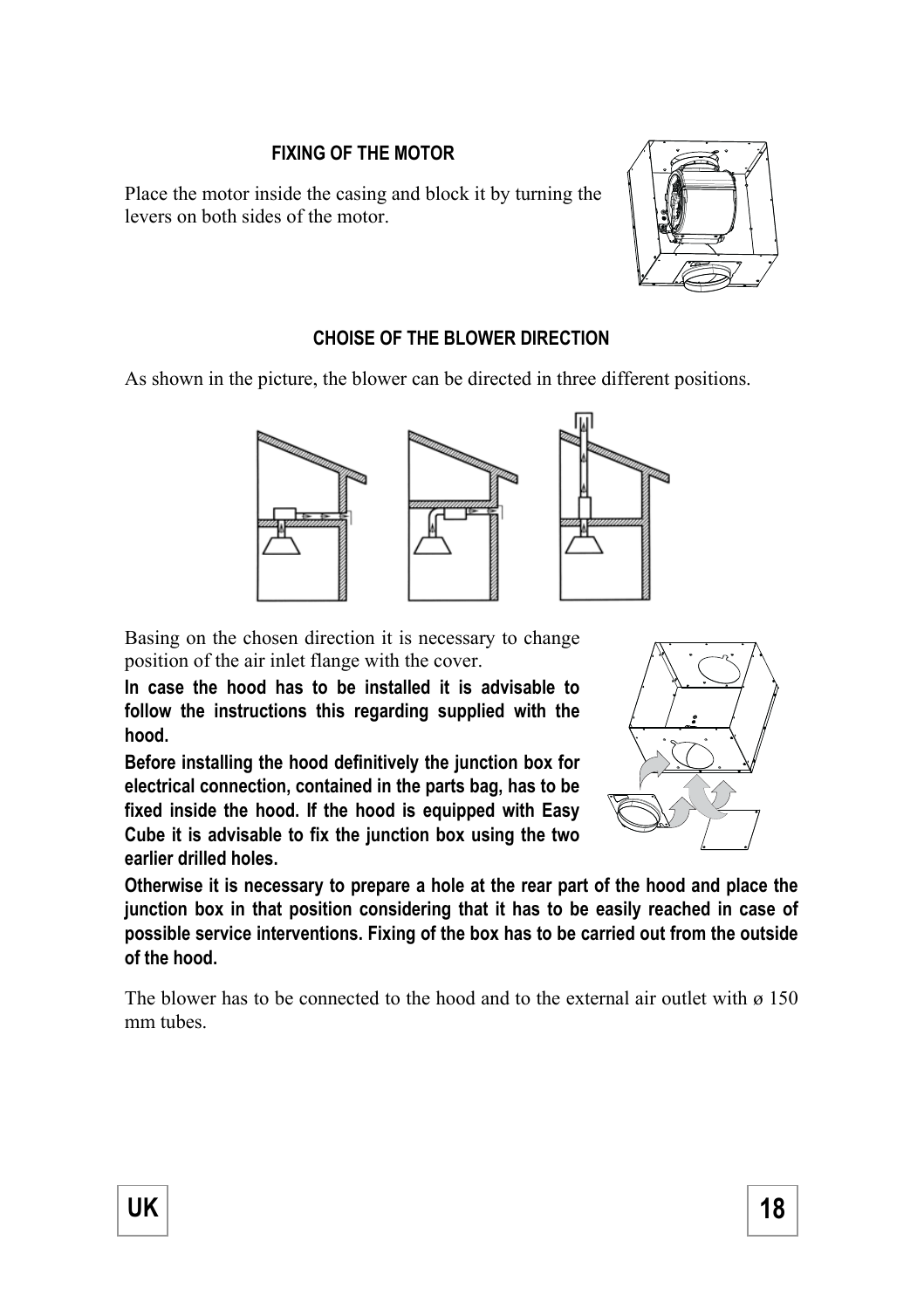# **FIXING OF REMOTE BLOWER**

The fixing material supplied with this kit is suitable for wall fixing. In case the surface is other than wall it is necessary that the installer uses other material suitable for that purpose.

Basing on the chosen air outlet direction remove the screws from the holes and together with the wall fixing brackets place them again in their seats on the blower casing.



Mark the hole dots on the fixing surface.

Use a ø 8 mm drill.

Insert the raw plugs (supplied with the kit).

Fix the blower to the wall using the screws supplied with the kit; it is possible to correct the levelling of the blower by slightly moving it within the bracket slots.

## **ELECTRICAL CONNECTION**

A 7 m long cable, to be used for the connection between the blower and the hood, is supplied

Insert the cable in the grommet supplied with the kit. Place the grommet in it's seat and extend the cable until it reaches the hood.

Replace the grommet of the hood mains cable with the grommet supplied with the blower kit. The one supplied with the kit has two holes; the first for the passage of the hood mains cable and the second for the passage of the remote blower connec-tion cable.

Take the short cable with 12-position connector from the parts bag and connect it to the connection cable and consequently to the motor.

At this point it is advisable to verify the length of the cable necessary for the connec-tion. The exceeding part can be cut.



UK | 19